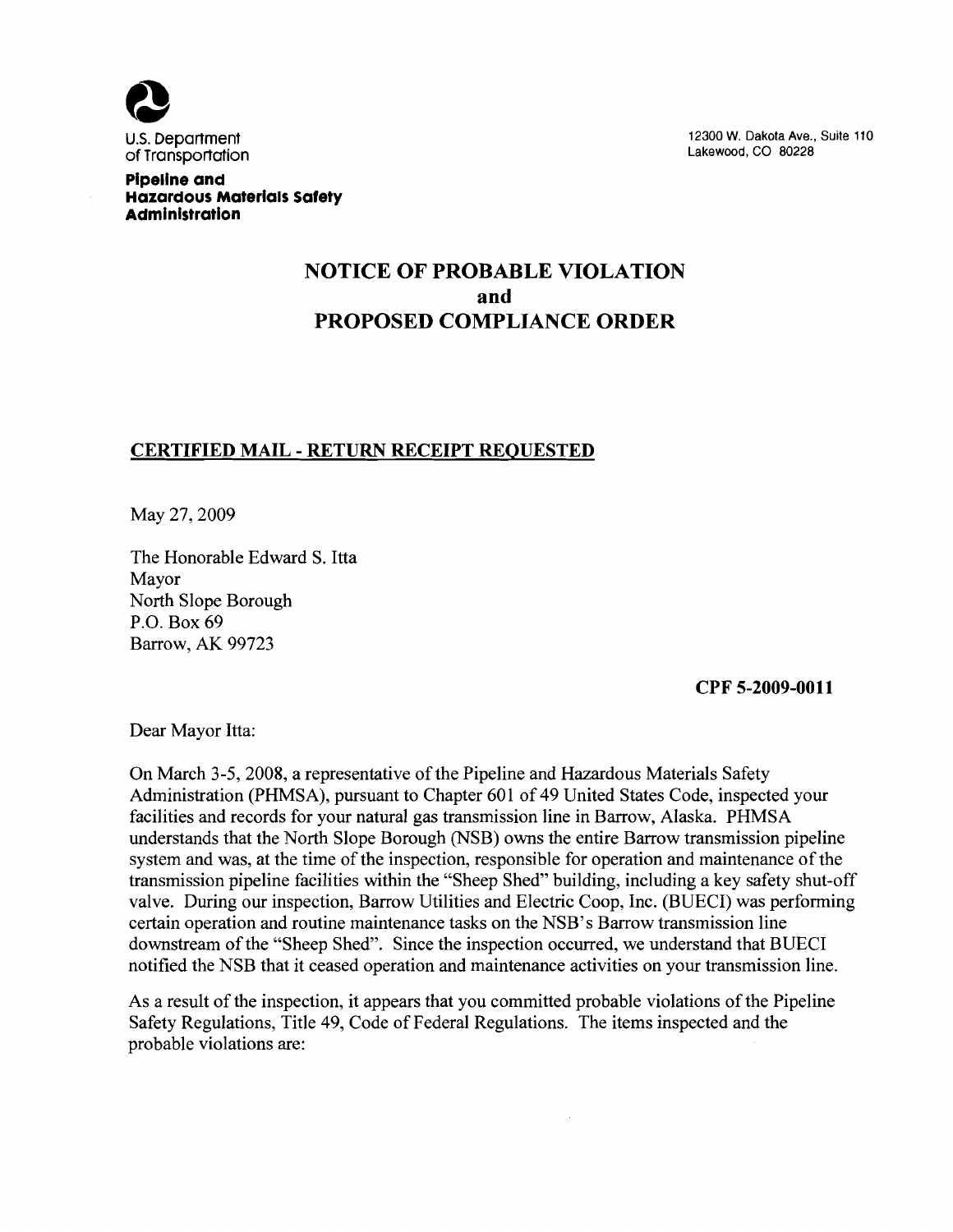1. §192.199 Requirements for design of pressure relief and limiting devices.

(f) Be designed and installed so that the size of the openings, pipe, and fittings located between the system to be protected and the pressure relieving device, and the size of the vent line, are adequate to prevent hammering of the valve and to prevent impairment of relief capacity;

The current configuration of the SSD-310 relief valve discharge vent appears to be inadequate to prevent impairment of relief capacity. The size of the openings, pipe, and fittings located between the transmission pipeline to be protected and the pressure relieving device, including the size of the vent line, must be adequate to prevent impairment of relief capacity.

At the inspection, the inspector reviewed records that indicate the relief valve discharge vent is connected to a common manifold line that runs to the flare stack. This flare stack has several devices, namely gas separator overprotection devices, heat exchangers devices, ESD devices, thermal relief devices, etc. that all relieve into the same common manifold that runs to a flare stack. Industry practice (2002, National fuel Gas Handbook, Section 5.8.5, Venting) requires pressure relief devices and pressure regulators to contain their own independent vent to the outside of the building and sized in accordance with the manufacture's instructions in order to prevent hazardous conditions, such as a higher discharge pressure in the discharge piping.

#### 2. §192.201 Required capacity of pressure relieving and limiting stations.

(b) When more than one pressure regulating or compressor station feeds into a pipeline, relief valves or other protective devices must be installed at each station to ensure that the complete failure of the largest capacity regulator or compressor, or any single run of lesser capacity regulators or compressors in that station, will not impose pressures on any part of the pipeline or distribution system in excess of those for which it was designed, or against which it was protected, whichever is lower.

NSB failed to provide separate relief devices for the primary "EAST" gas handling facility and the secondary "Walakpa" gas handling facility. Both of these facilities include pressure regulating stations and feed into to the Barrow natural gas transmission pipeline. As such, each facility must have overpressure protection to ensure that the failure of any portion of the regulator station will not impose pressures on any part of the Barrow pipeline in excess of those for which it was designed, or against which it was protected, whichever is lower. Records indicate that the SSD-310 valve provides overpressure protection for both the East and Walakpa gas handling facilities.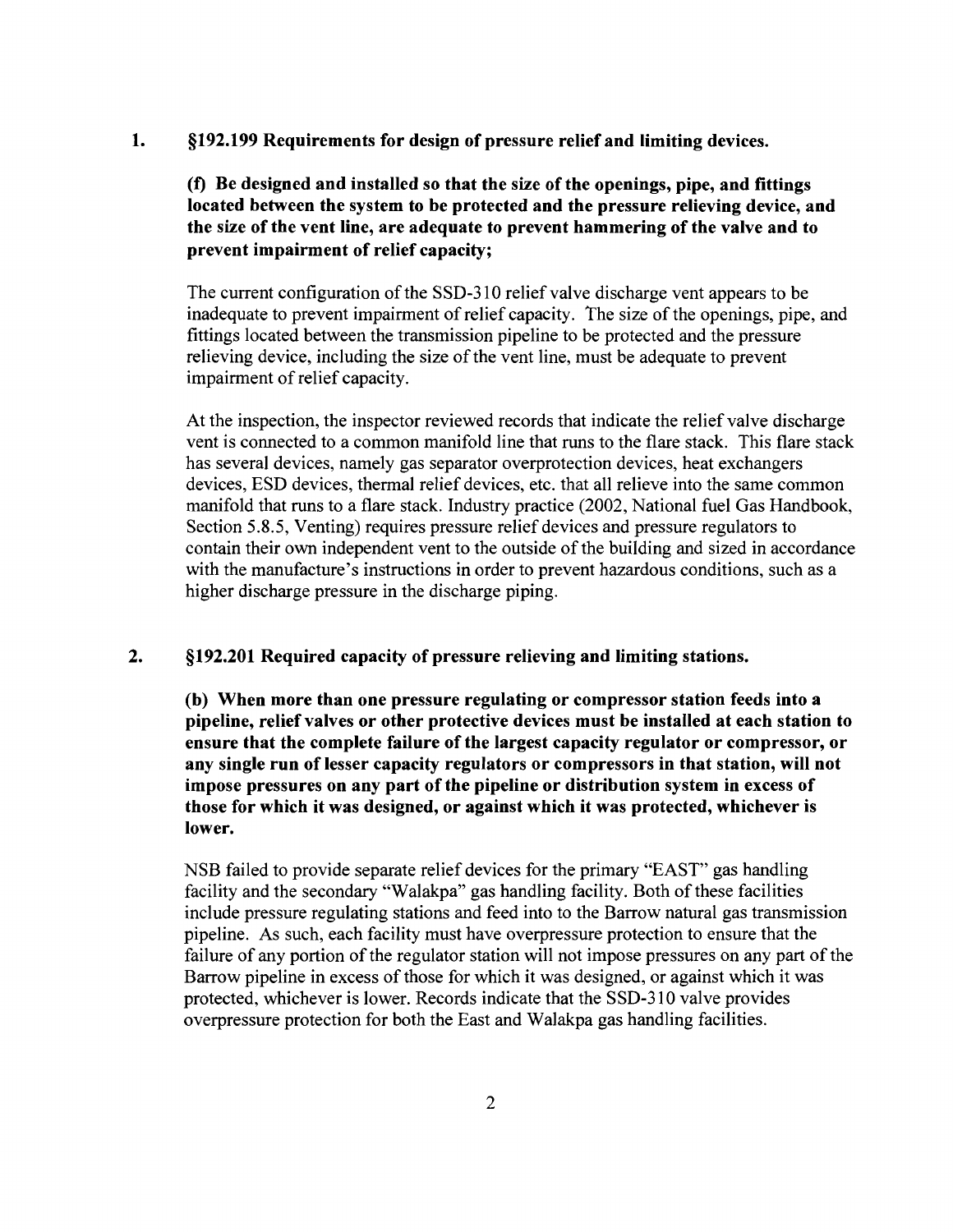#### 3. §192.703 General.

(a) No person may operate a segment of pipeline, unless it is maintained in accordance with this subpart.

## (b) Each segment of pipeline that becomes unsafe must be replaced, repaired, or removed from service.

NSB failed to maintain the pressure relief valve SSD-310 in a safe condition. This valve is the primary over-pressure protection device for the gas transmission line that serves Barrow, Alaska. The SSD-31O valve was locked out of service on April 4, 2007, and has not been repaired and placed back into service. At the time of our inspection, there was a "locked out of service" tag hanging on the valve.

On April 4, 2007, a station pressure chart recorded a pressure drop in the gas transmission line. It was determined that a failure of the pneumatic system that operates the SD-310 valve caused the valve to partially close. The valve was locked open at that time to prevent the valve from fully closing and shutting off the gas service to Barrow. With SSD-310 locked out, there is no overpressure protection for the Barrow gas transmission pipeline.

## 4. §192.739 Pressure limiting and regulating stations: Inspection and testing.

(a) Each pressure limiting station, relief device (except rupture discs), and Pressure regulating station and its equipment must be subjected at intervals not exceeding 15 months, but at least once each calendar year, to inspections and tests to determine that it is

(1) In good mechanical condition;

(2) Adequate from the standpoint of capacity and reliability of operation for the service in which it is employed;

(3) Except as provided in paragraph (b) of this section, set to control or relieve at the correct pressure consistent with the pressure limits of  $\S 192.201(a);$ ; and (4) Properly installed and protected from dirt, liquids, or other conditions that might prevent proper operation.

NSB failed to provide inspection records for each pressure limiting station, relief device and regulating station for the following devices:

- Within the primary "South" gas handling facility for the year '07:
	- $O$  PCV-214A- Regulator, #14926755
	- $O$  PCV-214B- Regulator, #14926756
- Within the "Walakpa" secondary gas handling facility for the years '07, '06 and '05.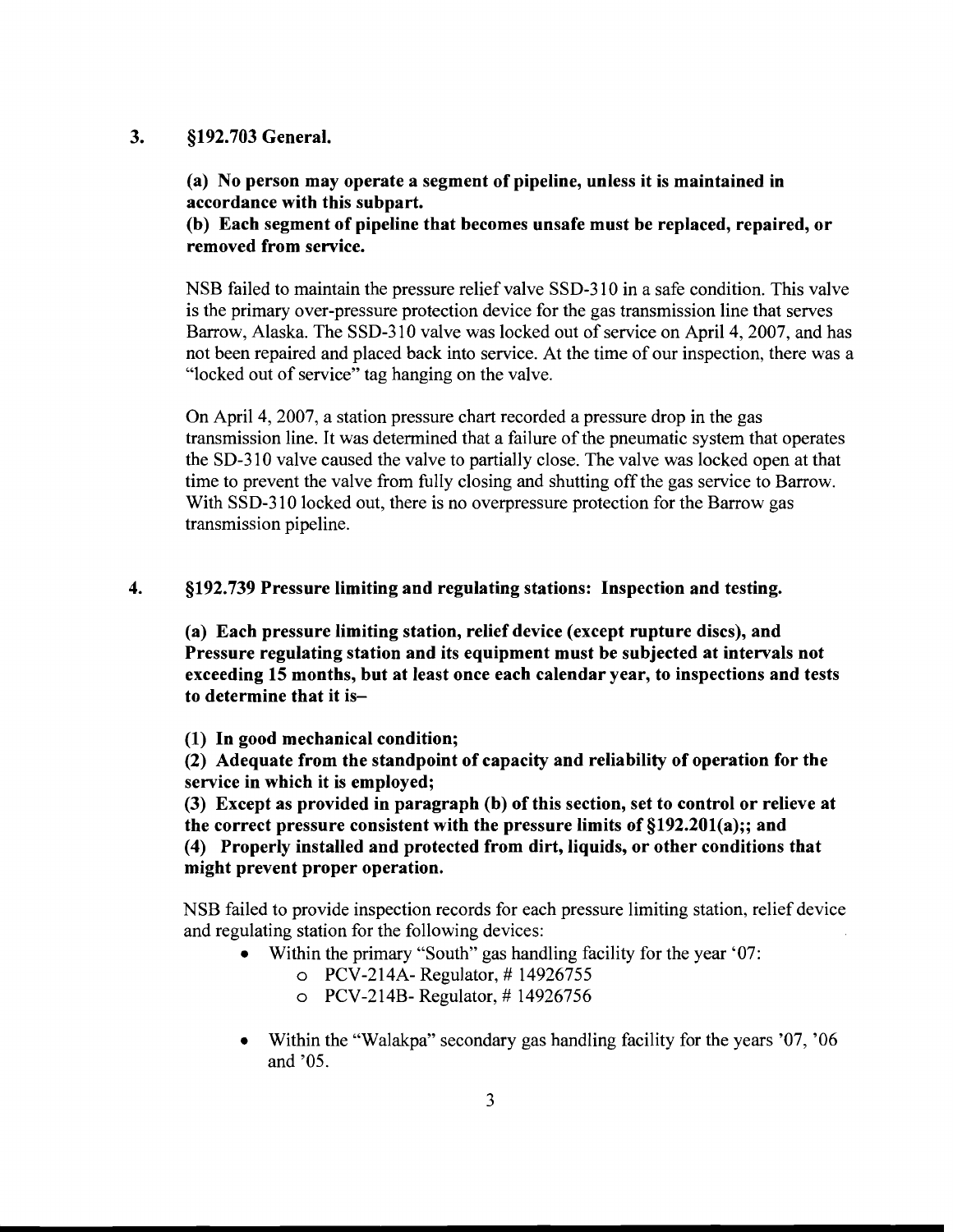o PIC-237B, # 13023273  $O$  PIC-2,  $\#$  12862020

NSB could not demonstrate that these pressure control devices met all of the requirements of 192.793(a).

## Proposed Compliance Order

With respect to items 1, 2, 3 and 4, pursuant to 49 United States Code  $\S 60118$ , the Pipeline and Hazardous Materials Safety Administration proposes to issue a Compliance Order to the NSB. Please refer to the *Proposed Compliance Order*, which is enclosed and made a part of this Notice.

### Response to this Notice

Enclosed as part of this Notice is a document entitled *Response Options for Pipeline Operators in Compliance Proceedings.* Please refer to this document and note the response options. Be advised that all material you submit in response to this enforcement action is subject to being made publicly available. If you believe that any portion of your responsive material qualifies for confidential treatment under 5 U.S.C. 552(b), along with the complete original document you must provide a second copy of the document with the portions you believe qualify for confidential treatment redacted and an explanation of why you believe the redacted information qualifies for confidential treatment under 5 U.S.C. 552(b). If you do not respond within 30 days ofreceipt of this Notice, this constitutes a waiver of your right to contest the allegations in this Notice and authorizes the Associate Administrator for Pipeline Safety to find facts as alleged in this Notice without further notice to you and to issue a Final Order.

In your correspondence on this matter, please refer to **CPF 5-2009-0011** and for each document you submit, please provide a copy in electronic format whenever possible.

Sincerely, 1 Hord

Chris Hoidal Director, Western Region Pipeline and Hazardous Materials Safety Administration

cc: PHP-60 Compliance Registry PHP-500 J. Strawn (#120687)

Enclosures: *Proposed Compliance Order Response Options for Pipeline Operators in Compliance Proceedings*